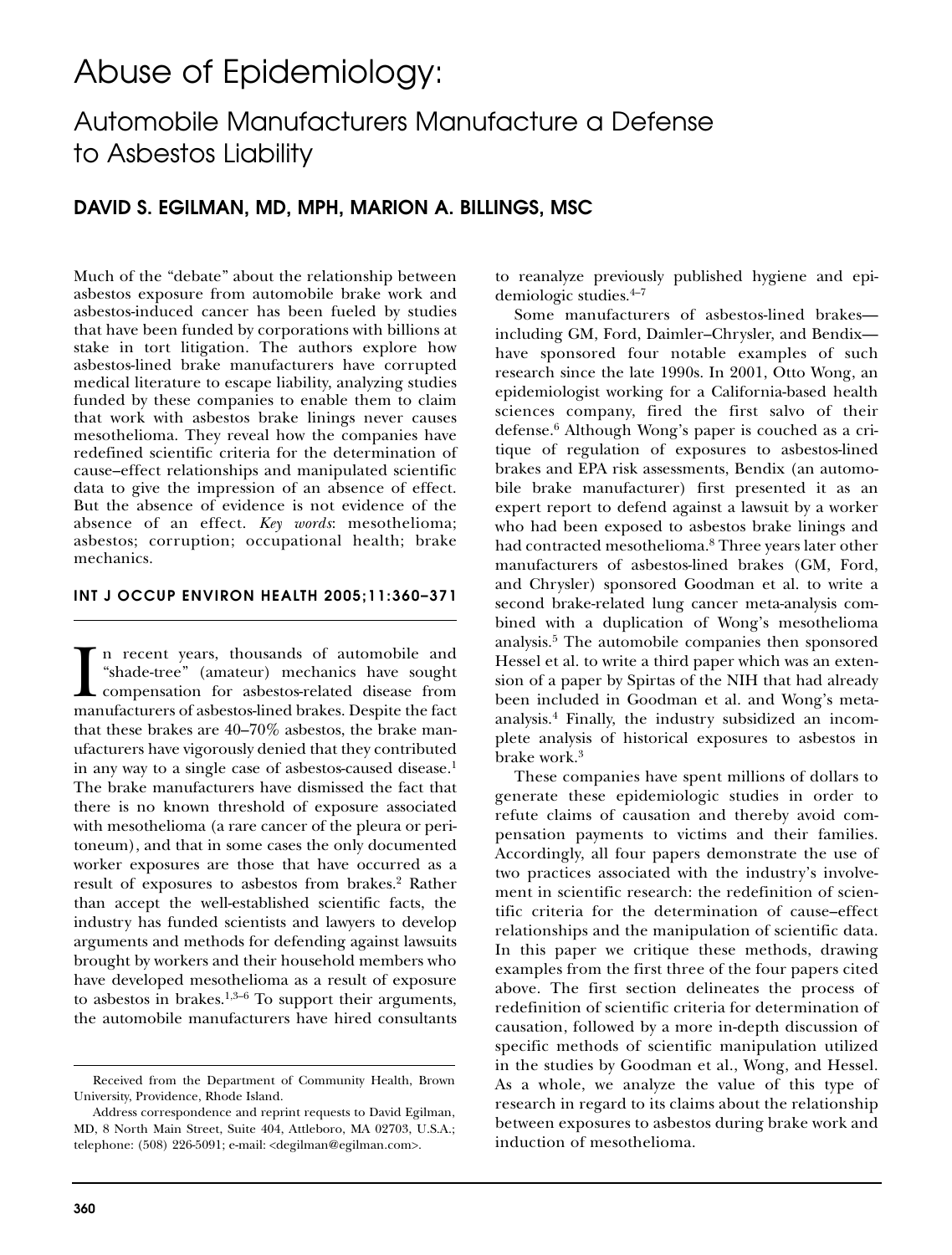## **REDEFINITION OF SCIENTIFIC CRITERIA FOR DETERMINATION OF CAUSE–EFFECT RELATIONSHIPS**

This method, first developed by the tobacco industry, involves two parts.9 First, industry lawyers and scientists redefine the type and amount of "proof" required to legally establish causation. $9$  This is done by derogating unfavorable classes of evidence that are unfavorable to industries' litigation and regulatory positions and insisting that evidence that does not exist or is favorable to industry is most important or essential to establish a cause–effect relationship in court. For example, when a suspect carcinogen is found to cause cancer in human epidemiologic studies but not in animals, companies argue that animal studies are required to prove causation.9 On the other hand when animal studies are positive and human epidemiology is incomplete or negative, companies argue that human evidence is required before the government can regulate the substance and before workers and others can be compensated.<sup>9</sup>

For example, tobacco companies argue that human epidemiologic studies cannot establish causation but instead only establish some "non-definitive" association between exposure to tobacco smoke and cancer.<sup>10</sup> They have argued that epidemiologic studies cannot distinguish a genetic link between the propensity to smoke and the propensity to contract cancer.<sup>10</sup> This critique of human epidemiologic studies is true, but irrelevant since there is no biologic basis for such speculation. On the other hand, when early researchers failed to induce cancer in animals that were exposed to tobacco smoke, tobacco companies insisted that only animal inhalation studies could "prove" causation.<sup>10</sup> After the now-famous beagle studies, these companies emphasized the importance of mechanistic understanding as a causal requirement.10 They then argued that unless one could explain exactly how tobacco smoke caused cancer they had no "scientific proof" of causation.<sup>10</sup> Some chemical manufacturers have made comparable epistemological arguments when studies of their products have followed a similar fact pattern. In the early 1970s, for example, when researchers failed to induce cancer in animals following benzene exposure, industry expert witnesses stated that these missing animal data were required to establish that a substance was a human carcinogen. $11,12$ 

The second element of this method is industry's insistence on direct causal evidence related to specific forms of exposure in individual cohorts of workers. Human epidemiology is often lacking for most chemical-exposure cancer effects. Most chemical companies, therefore, argue that these missing "animal or other studies," or human studies in which the exposed workers are exposed to the substance in question only (a virtual impossibility), are required to establish proof of a cause–effect relationship. In the latter case, industry argues that animal and in vitro studies are rendered

invalid as evidence of causation.<sup>9</sup> Since cancer effects have long latent periods and workers are generally subject to potential confounding exposures, these studies are rare and easily criticized.<sup>9</sup> When clear epidemiologic evidence of causation exists, as is the case of the relationship between asbestos and mesothelioma, companies and their experts have argued that before an injured worker can even file a claim for compensation two epidemiologic studies in similarly exposed individuals that find a statistically significant doubling of the risk must be published in peer-reviewed journals.13 Some Texas courts have accepted this argument and even appear to require the publication of human epidemiologic studies for subgroups of particular industries with statistically significant rate ratios above two before a worker can even file a lawsuit.<sup>14</sup> Greenland calls the use of this criteria a "methodologic error that has become a social problem."15

These stringent legal requirements can be contrasted with the normal physician practice of assigning causation based on an analysis of all available evidence with no specific rate ratio or statistical requirements.<sup>16</sup> In general, practicing physicians attribute lung cancer causation to tobacco smoking if there is evidence of a history of smoking any cigarettes, regardless of brand, for often unspecified time frames prior to disease diagnosis.9 Practicing physicians would not check to see whether a published, peer-reviewed paper showed that smoking ten cigarettes per day caused a statistically significant doubling of the risk of contracting lung cancer prior to making the determination that a patient's smoking had caused or contributed to his or her cancer. Physicians also take for granted that all brands smoked contributed to disease causation even in the absence of studies evaluating individual brands.

The asbestos-product manufacturers and their experts have constructed an epistemological straw man, asserting that epidemiologic evidence of causation is required in each and every worker cohort that has a documented excess exposure to a harmful substance before evidence of causation can be presented in court. Companies argue that, to prove causation, both the type of asbestos and the nature of exposure (same job, not just comparable exposure) must be clearly documented in an epidemiologic study as having a causal effect on the development of cancer.<sup>13</sup> Even the tobacco companies have not gone so far as to argue that an expert cannot assert that Virginia Slims cause a specific lung cancer subtype (e.g., bronchogenic cancer) in women absent an epidemiologic study of smokers of that particular cigarette showing a statistically significant twofold increased risk in that particular cohort of female smokers for that particular subtype of lung cancer. Yet the asbestos companies and their experts argue that separate cohort studies are needed to establish causation for the same disease for each fiber type and each product composed of that fiber despite the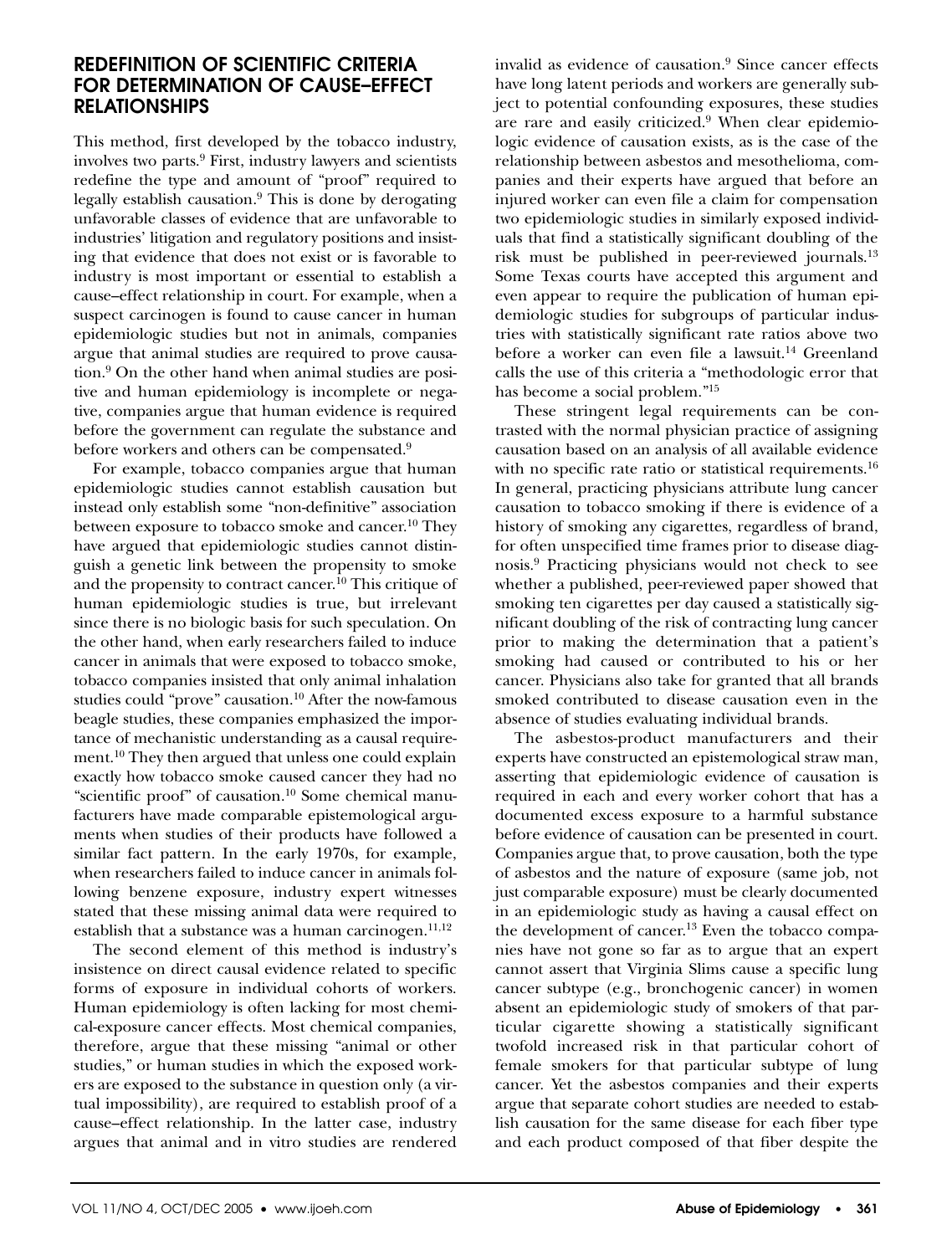fact that almost all workers are exposed to more than one fiber type from more that one product.<sup>13</sup>

As a result, companies and their experts attempt to show that exposures to asbestos from their product are somehow "different" or even irrelevant. Manufacturers argue that exposures to asbestos from their products are quantitatively or qualitatively unlike other asbestos exposures.<sup>13</sup> For example, asbestos in their products is "bound" or "degraded" or "decomposed" or "results in too low an exposure" to cause mesothelioma.13 Unfortunately, some courts have adopted aspects of this reasoning.17 In the case of chrysotile asbestos—the only fiber type that industry still claims does not cause mesothelioma—the argument that the particular type of asbestos in a company's product is different from other types is now generally recognized as the "amphibole hypothesis."<sup>18–23</sup> It is important to note that product manufacturers who used amosite fiber made similar arguments by claiming that there was insufficient epidemiologic evidence to establish that amosite caused mesothelioma.<sup>24</sup>

## **MANIPULATION OF SCIENTIFIC DATA— META-ANALYSIS AND EXPOSURE DATA MISREPRESENTATION**

Manipulation of scientific data and misuse or reinterpretation of standard scientific reasoning is ubiquitous in the automobile industry–sponsored asbestos studies. The most common are: selection of inappropriate studies for re-analysis, selective presentation of study data, non-differential exposure-determination bias, inadequate sample size, comparison of an exposed cohort with an inappropriate control group, and misuse of confidence intervals. Here we present these strategies, illustrated with specific examples from the Bendix, Ford, General Motors, and Daimler– Chrysler studies.

#### *Selective Presentation of Exposure Data*

In his article, Wong outlines the "lack of exposure" argument as described in the previous section. $6$  In doing so, however, he fails to report studies indicating that work with asbestos brake linings leads to exposures that have resulted in asbestos cancers in other occupational and non-occupational settings.25 Wong not only ignores exposure studies whose results contradict his industry position; he also misrepresents the results of the studies he does report. He states that "studies have shown that brake lining dust contains little recognizable chrysotile fibers" and extrapolates from a few studies to claim that current exposures are "extremely low."6 It is true that only some studies have examined decomposed (used) brakes; the heaviest exposure to asbestos occurs during the sanding and grinding of new brakes. $25$  Of course, current exposures do not reflect past exposures or risk. Studies of workers' previous job activities reveal

exposure levels hundreds of times higher than current permissible limits.25 Wong cites some "data" from a 1987 Finnish study by Kauppinen and Korhonen by listing average fiber concentrations as  $\langle 0.05 \text{ fibers}/\text{cc.}^{26} \text{ This} \rangle$ study also found, however, that the grinding of brake linings produced asbestos concentrations as high as 125 fibers/cm3. Kauppinen and Korhonen reported exposures up to 8.2  $f/cm^3$  during the cleaning of passengercar drum brakes using a compressed air jet to remove brake dust. $26$  (Unfortunately this is still a common practice in many nations, including the United States.) Average concentrations were between 0.1 and 0.2  $f/cm^3$  for truck and bus repair. The only data point Wong chose to report from this study represented average exposures during passenger-car repair. Contrary to Wong's misleading data selection and analysis, this study demonstrated that average asbestos concentrations in Finland may comply with TWA limits, but also showed that peak exposures often exceeded the OSHA excursion limit.26

Wong also selectively excerpts information from a paper by Agudo et al., whom he quotes stating, "Overall, 37% of cases of mesothelioma in our population are attributed to a sure (or almost sure) occupational exposure to asbestos and this proportion comes up to 62% when occupations with any probability of exposure are included." In turn, Wong concludes that "this observation underscores the high proportion of malignant mesothelioma cases not related to occupational exposure."6 Wong makes this assertion but omits Agudo et al.'s subsequent qualifying sentence, which states, "Around 40% of cases of mesothelioma in our population could be due to causes other than occupational exposure to asbestos, although possibility of other occupational exposures in non-traditionally hazardous scenarios cannot be ruled out."

#### *Manipulation of Meta-analysis: Inappropriate Study Selection and Selective Presentation of Data*

Industry researchers can often influence results by careful selection of the epidemiologic studies they decide to evaluate. Studies favored by the industry perspective (those with negative results in regard to the relationship between exposure and cancers) are included, and others are ignored or derogated and then excluded. Goodman et al. and Wong reanalyzed a series of epidemiologic studies, claiming that they failed to find an association between brake work and an increased incidence of mesothelioma.5,6 Both, however, disregard numerous methodologic problems in the individual studies they chose to incorporate in their analyses and ignore study limitations noted by the original authors. Furthermore, these authors selectively omit key information that undermines their conclusions and evidence.

Goodman et al. first attempt to evaluate the quality of 11 studies with potentially relevant information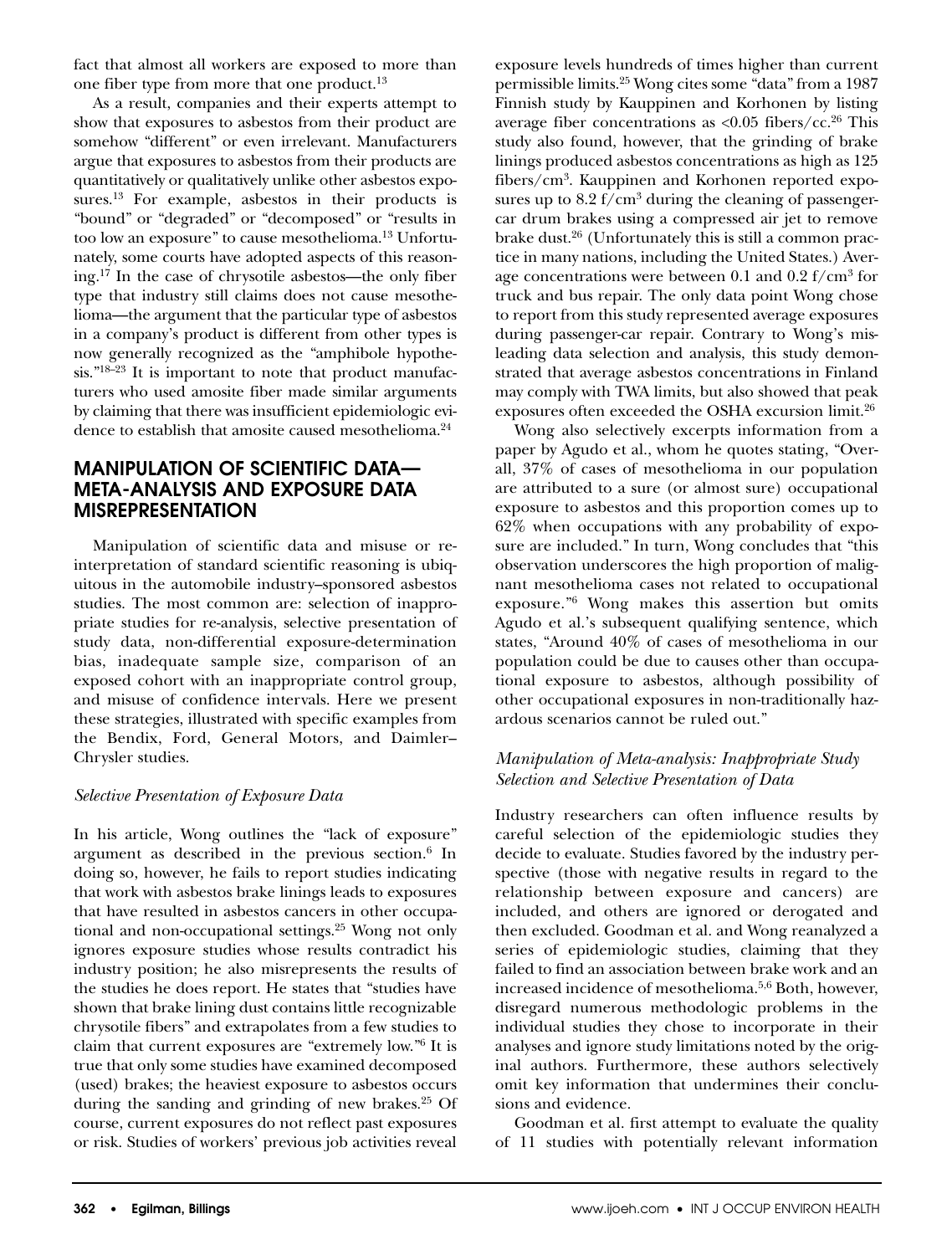about the relationship between brake work and mesothelioma. The authors use a self-created 11-point scale to evaluate the studies (the rating system allowed for negative scores). The highest ranked study—one of two purported "studies" based on "personal communications" by Goodman and Hessel themselves—garners a 5, out of 9. The scores for the rest of the studies included in the meta-analysis are unimpressive: 3, 4, 1, 4, 1, and 2, out of 9. Goodman et al. excluded studies that scored minus 1 (the rating system allowed for negative scores) but none of the included studies achieved a passing grade of 60% based on normal academic standards. Goodman et al. seem to believe that evaluating the studies in such a way somehow mitigates their underlying methodologic errors and inadequacies. Unfortunately, revealing errors is not the same as fixing them, and these studies, which were never designed to assess mesothelioma risk to brake-exposed workers, are beyond repair.

After this elaborate quality evaluation, Goodman et al. performed a meta-analysis using the same studies that Wong had reviewed three years before. They excluded two cohorts. The first of these was a study of 685 automobile mechanics that reported two mesotheliomas.27 The second found a statistically significant excess of mesothelioma in mechanics with a reported rate ratio.28

Furthermore, Goodman and his colleagues present the data entirely out of context. The original authors of the underlying studies did not design them to examine the specific issue of exposure to asbestos during brake work and subsequent incidence of mesothelioma. The extraction, therefore, of occasional study participants who happen to be automobile mechanics not only lacks statistical power but cannot be independently used as concrete evidence proving the absence of a relationship between a complicated exposure and a potential outcome. Due to the inherent difficulty in determining asbestos exposure (especially in the case of brake work due to the large number of amateur brake jobs and part-time brake work that can easily go unnoticed when determining exposure) cohort studies must be specifically designed to address the issue of mesothelioma among those exposed to brake dust. Until such studies are conducted, it is wrong to conclude that epidemiologic studies fail to establish a relationship between brake work and asbestos-induced cancer. The converse, however, is not true. To paraphrase Karl Popper, finding a thousand white swans does not prove that all swans are white; the discovery of a single black swan disproves that hypothesis.29 This is particularly true when a researcher is relying on studies of all bird species (all SIC codes) to determine the color of swans (risk in brake workers). As Lemen has shown, there are plenty of black swans in the context of asbestos-induced cancer; he has documented more than 220 published cases of mesothelioma in users of friction products.25

The automobile manufacturers have spent millions of dollars to reanalyze studies that were never designed to determine mesothelioma risk in brake mechanics. On the other hand, they have access to a cohort of their own and their dealers' workers, whose work involves the installation and repair of brakes. They are perfectly situated to use other demographically similar employees who work at these same facilities as a control population. In many cases they have access to medical and workers' compensation records that would allow them to efficiently conduct such a study. Why haven't they done so?\*

Wong and Goodman et al. both exclude evidence from other epidemiologic studies that contradict their conclusions. Hansen, for example, examined the mortality of automobile mechanics and found an excess mortality from mesothelioma.<sup>32</sup> The study reported a single case of mesothelioma over a ten-year period among approximately 20,000 automobile mechanics, yet, because of the rarity of the disease, the authors concluded that, "asbestos exposure is known to occur during the replacement of brake linings, and the single case of pleural mesothelioma is an indication that this exposure has not been negligible."

#### *Differential Exposure-determination Bias*

In his meta-analysis Wong relied primarily on case– control studies that were fraught with problems of differential exposure-determination bias. Asbestos exposure is difficult to determine since many individuals are unaware of their exposures, especially in secondary cases in which an individual might inhale asbestos fibers from the clothing of a spouse or parent returning home from asbestos-related work. In the case of brake work, many individuals engage in part-time or amateur mechanic work, yet otherwise engage in other careers and may therefore be classified as unexposed if determination is based on a classical epidemiologic determination of "regular occupation." Of course the direction of any potential or actual bias is a key issue in analyzing its potential effect on the results of a study. Random exposure misclassification biases results towards the null. However, as we discuss below, in this case, because exposure is more often missed in the exposed cohort, the misclassification is likely to lead to an inverse relationship between exposure and disease.

In the case of mesothelioma, in which the time between diagnosis and death is usually a matter of months, retrospective study designs such as case–con-

<sup>\*</sup>Or perhaps their lawyers have already conducted such a study and kept it secret. As has been noted, in tobacco litigation, company lawyers often contract with experts to conduct studies. If the studies are unfavorable the company does not have to produce these in litigation. The brake manufacturers' lawyers have funded and actually helped conduct some studies related to brake exposures.<sup>30,31</sup>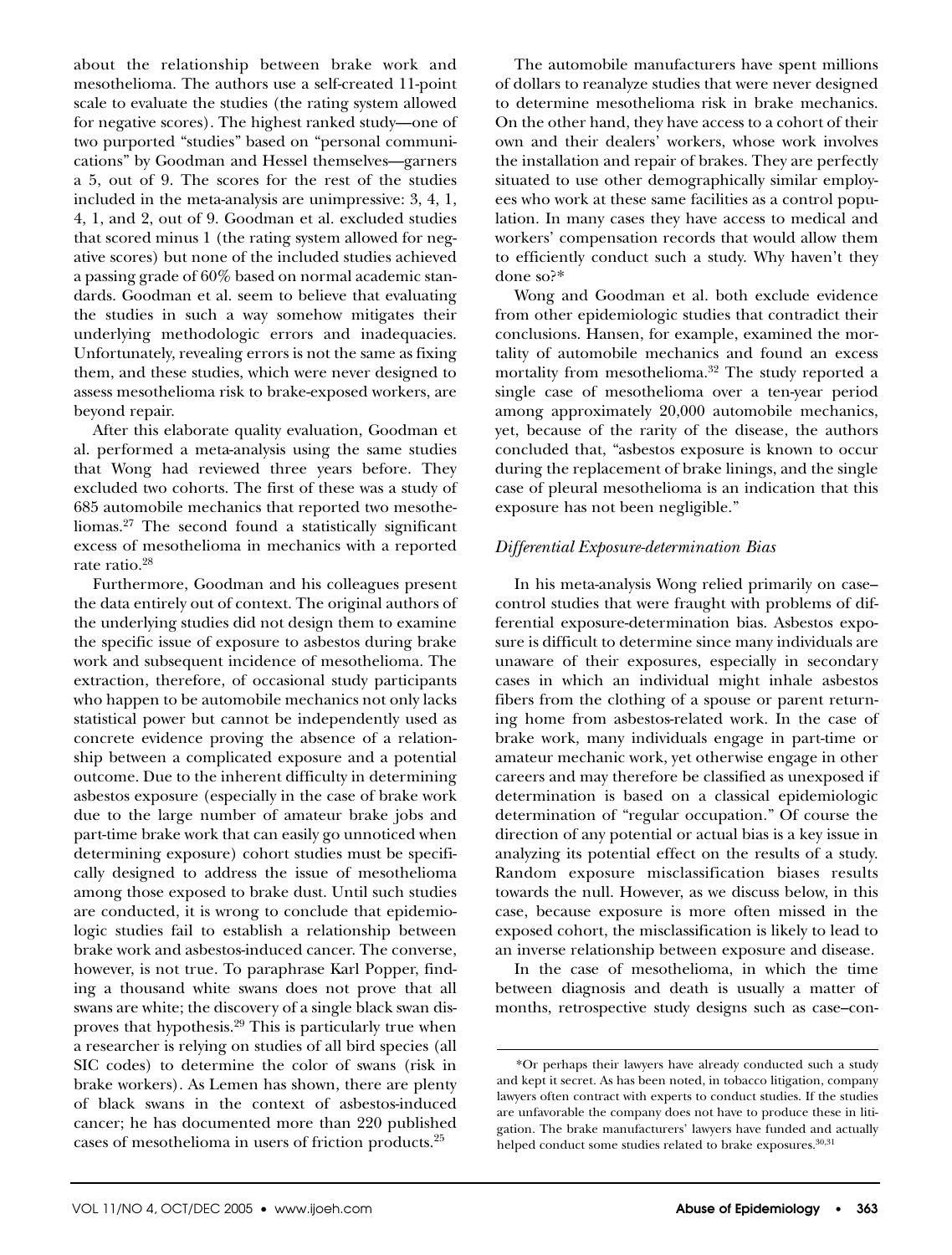trol studies often require the interviewing of surrogates (spouse, children, etc) to determine exposure. Direct interviews of cases or controls are far more likely to uncover prior brake exposure than are interviews with surrogates. Individuals who did not work primarily as automobile mechanics are likely to be misclassified as unexposed if surrogate interviewees are unaware of any part-time or amateur brake work done earlier in life. Since mesothelioma cases are more likely to be deceased at the time of interview than controls, a differential exposure-determination bias may show that the "exposed" have less risk than the unexposed. Nextof-kin interviews are particularly subject to this result, since brake exposures often occur among "shade tree," occasional, or even high school mechanics in automobile repair courses. These exposures are more likely to be reported by patients themselves than by relatives, particularly children of patients. In many of the studies the researchers determined exposure from direct interview of controls, in comparison with greater reliance on interviews with survivors of mesothelioma patients. Next-of-kin interviews were therefore used more often to estimate exposure in mesothelioma patients than in controls. Since direct interviews are more likely to elicit a history of exposure to brakes than next-of-kin interviews, brake exposures are systematically more likely to be recorded for controls than cases. Goodman et al. acknowledge the problem of next-of-kin interview bias but omit any discussion of the fact that the consequence of this bias is a result showing that brake work protects against mesothelioma. This phenomenon is demonstrated by the fact that most of the studies Wong and Goodman et al. selected had rate ratios of less than one. Wong's overall point estimate was 0.90 (95% confidence interval 0.66–1.23), while Goodman et al. determined that exposure to brake dust produced a statistically significant and important reduction in the rate of mesothelioma of 0.67 (95% confidence interval 0.53–0.84) in all studies combined.† The finding that brake work reduces the risk of mesothelioma is a sign of systematic error in this meta-analysis, because exposure to asbestos brakes cannot reduce the risk of developing mesothelioma by 33%. That is, however, what these selected meta-analyzed data showed.

#### *Other Bias Issues*

The study conducted by Agudo and others, published in 2000, demonstrates how differential exposure determination can bias results when exposure histories of cases (who are dead or too sick to be interviewed directly) are more likely to be determined by surrogate interviews than are exposure histories for controls.33 Forty-four percent of cases were deceased at the time of the study, and thus researchers determined their exposures through family-member interviews. Among the control group, however, the researchers directly interviewed all but one participant. Cases, therefore, may have been less likely to be classified as exposed, which would bias the resulting risk ratios to be less than one. In addition, the researchers considered only occupations that had been held for at least six consecutive months, meaning that workers with exposures from part-time or amateur brake jobs were omitted. This random misclassification biased the results of the study towards the null. The authors also assumed *without question* that brake work puts an individual at risk for asbestos exposure, by placing brake mechanics in the "risk of exposure" category in their analysis. The rate ratio for this entire category of asbestos-exposed workers was elevated, at 2.59, but the analysis of a small number of individuals within the category of at-risk occupations (i.e., the brake mechanics) cannot lead to any sound conclusions.

The study published in 1994 by Spirtas and others provides additional evidence that exposure-determination bias is a real threat to study validity. $34$  In the study, younger cases had a higher attributable risk for mesothelioma from asbestos exposure than did older cases. This is likely to have resulted from more accurate exposure assessment among younger individuals, who were better able to remember more recent exposure events. Spirtas et al. did not include independent analyses of the members of the cohort who reported "brake lining work or repair" (105 of 741) because of the high rate of multiple asbestos exposures in this group.<sup>34</sup> Unlike the authors of the original study, Wong fails to note these non-brake exposures or the original authors' exclusion of these workers, and relies on these rejected data in his meta-analysis.6

The automobile manufacturers paid Hessel et al. to "update" the Spirtas cohort and reanalyze its brakeworker data in  $2004<sup>4</sup>$ . The results of the analysis presented by Hessel and colleagues reveal the methodologic problems with the use of the NIH data set. First, the analysis of Hessel et al. indicated that non-occupational brake work prevented workers from developing mesothelioma (regression beta was –0.184). In addition, their analysis found that higher levels of exposure to asbestos among workers performing occupational brake work were more protective (regression beta was –0.307). In other words, these authors found a dose– response relationship between exposure to asbestoslined brakes and reduced risk of mesothelioma. Of course, brake work cannot reduce workers' risk for contracting mesothelioma, and it certainly can't do this in a "dose"-dependent manner. The unbelievable dose– response relationship is further evidence that the study suffered from systematic error. Hessel and his colleagues also examined six other job categories of

<sup>†</sup>They found combined RRs of 0.92 (95% CI 0.55–1.56) in Tier I studies and 0.81 (95% CI 0.52–1.28) Tier II studies.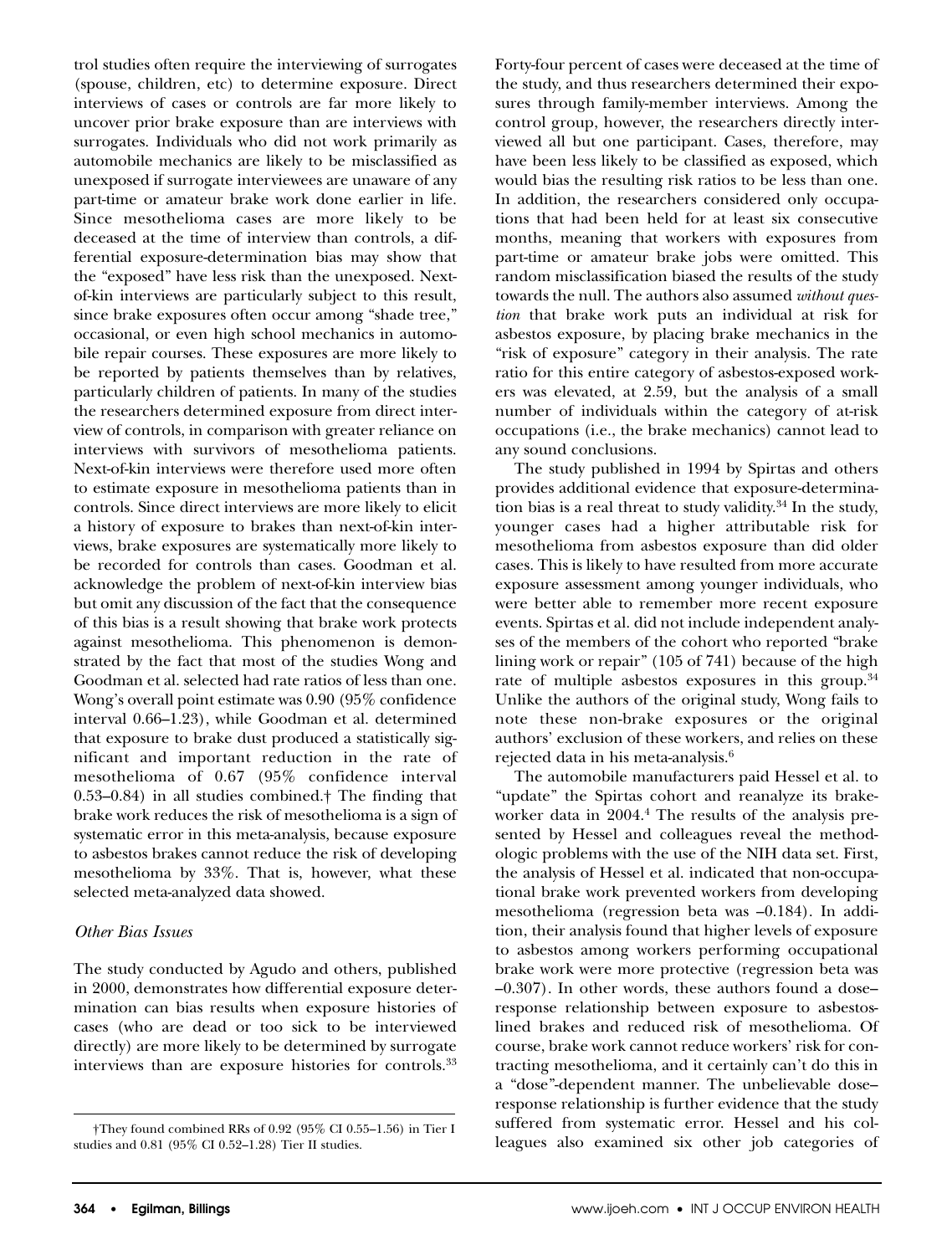asbestos-exposed workers, all of whom have been found to have developed asbestos-induced mesothelioma or other asbestos-related disease in other studies, including workers exposed to asbestos insulation in furnace or boiler installation or repair,<sup>35,36</sup> building demolition, 37,38 plumbing or heating repair, 39,40 elevator installation or repair,<sup>41</sup> production of asbestos textiles, and production of paper products.42–45 In contrast to previous cohort studies, Hessel et al. found no increased risk of mesothelioma in workers performing these jobs. They found elevated odds ratios for shipbuilding and repair work (OR 6.04, CI 3.74–9.75) and insulation work (OR 3.38, CI 2.20–5.17). While elevated, these odds ratios are orders of magnitude lower than those found in cohort studies of these same two groups. For example, Selikoff found that about 10% of insulators died from mesothelioma, giving an approximate rate ratio of  $1,000$ .<sup>46</sup> Thus, unless one is willing to believe that brake work protects against mesothelioma and that previous cohort studies of other job categories are wrong, Hessel et al. have provided results indicating that their method biases results to the null and/or reverses actual effects of exposure, turning harmful exposures into beneficial ones.

Teschke et al. used an occupation-classification scheme that may also have biased results towards the null.47 The authors stated, "In addition, grouping of occupations was likely to result in non-differential misclassification, usually biasing risk estimates to the null value." Wong omitted this critical fact. The study is also another example of differential exposure-determination bias—the authors determined exposure histories for 13.6% of controls' histories of exposure were obtained through next-of-kin interviews, compared with 33% of cases. The study also had a higher non-participation rate among controls, which could lead to selection bias, and interviewers were not blinded to the case–control status of the interviewee, possibly leading to interviewer bias.

The Woitowitz and Rodelsperger study focused solely on the issue of a relationship between automobile mechanic work and mesothelioma.<sup>48</sup> Part of this study is of no value in determining the relationship between any asbestos exposure and mesothelioma because the authors used lung cancer patients as controls. Exposure status is likely to be similar among the control group and the cases, which would lead to little discernable difference in risk between the two groups, despite any real association that may exist between brake work and mesothelioma. Since asbestos exposure is a well-known risk factor for lung cancer, any mesothelioma case–control study with lung cancer patients as the control group will almost certainly produce results at or below the null. This study demonstrates this effect well, since the researchers used "population controls" as well as lung cancer patients as controls. The odds ratio (OR) for "hospital controls" was 0.75, almost half that for population controls, 1.32. Rather than report both results, Wong presented an average OR of 0.87. Goodman et al. published both ORs but included only the lower average in their meta-analysis. $5,6$ 

McDonald and McDonald conducted a case–control study, published in 1980, examining mesothelioma cases from Canada and the United States.49 Like the Woitowitz and Rodelsperger study, this study relied on an inappropriate control group; control subjects were patients in cases diagnosed by pathologists in which "pulmonary metastases were present from a non-pulmonary malignant tumor."<sup>48,49</sup> For example, the control group may have included patients who had died from mesothelioma or other asbestos-induced malignancies such as laryngeal or colon cancer.<sup>50,51</sup> The choice of such controls biased results towards the null. In addition, the study reviewed occupational status only ten years prior to death. Since mesothelioma has a minimum latency period of about ten years, this study did not necessarily address any subject's most relevant exposures. McDonald et al. subsequently compared lung-fiber burdens between control and mesothelioma patients and found no statistically significant difference between the amounts of chrysotile, amosite or crocidolite.52 This is further evidence that controls were not adequately chosen, since they were clearly exposed to as much asbestos as the 99 mesothelioma patients. This misclassification biases the results to the null.

Both Wong and Goodman et al. ignore other studies that reveal mesothelioma risk to brake-manufacturing workers. Since these authors base their argument for lack of risk on fiber length and the general issue of whether or not chrysotile can ever cause mesothelioma, they are clearly relevant. And while they are also compromised by numerous methodologic and other problems, they do show increased rates of mesothelioma in brake manufacturing workers.<sup>53,54</sup> Dodson has critiqued the "short fiber" argument elsewhere.<sup>55</sup> The risk to brake-manufacturing workers is relevant to the question of risk to brake-repair workers, since the fiber used in the manufacture of brakes is the same length as that in new brakes. If there is relevance to the shortfiber argument at all, it relates to exposures from used brakes. Brake-repair workers are exposed to fibers from both new and used brakes from tooling parts as well as blow-out of brake-wear dust.

In 1982, McDonald and Fry published results of a study of a Connecticut chrysotile asbestos brake-manufacturing factory and concluded that, "The failure to find a single mesothelioma among 1469 deaths in 4738 employees of the largest and oldest asbestos factory in the state suggests that chrysotile in the manufacture of friction products was not responsible for the problem."54 In a study of three plants including the Connecticut plant, McDonald et al. reported "only" 0.4 cases of mesothelioma per 1,000 individuals in chrysotile asbestos factories over the course of approx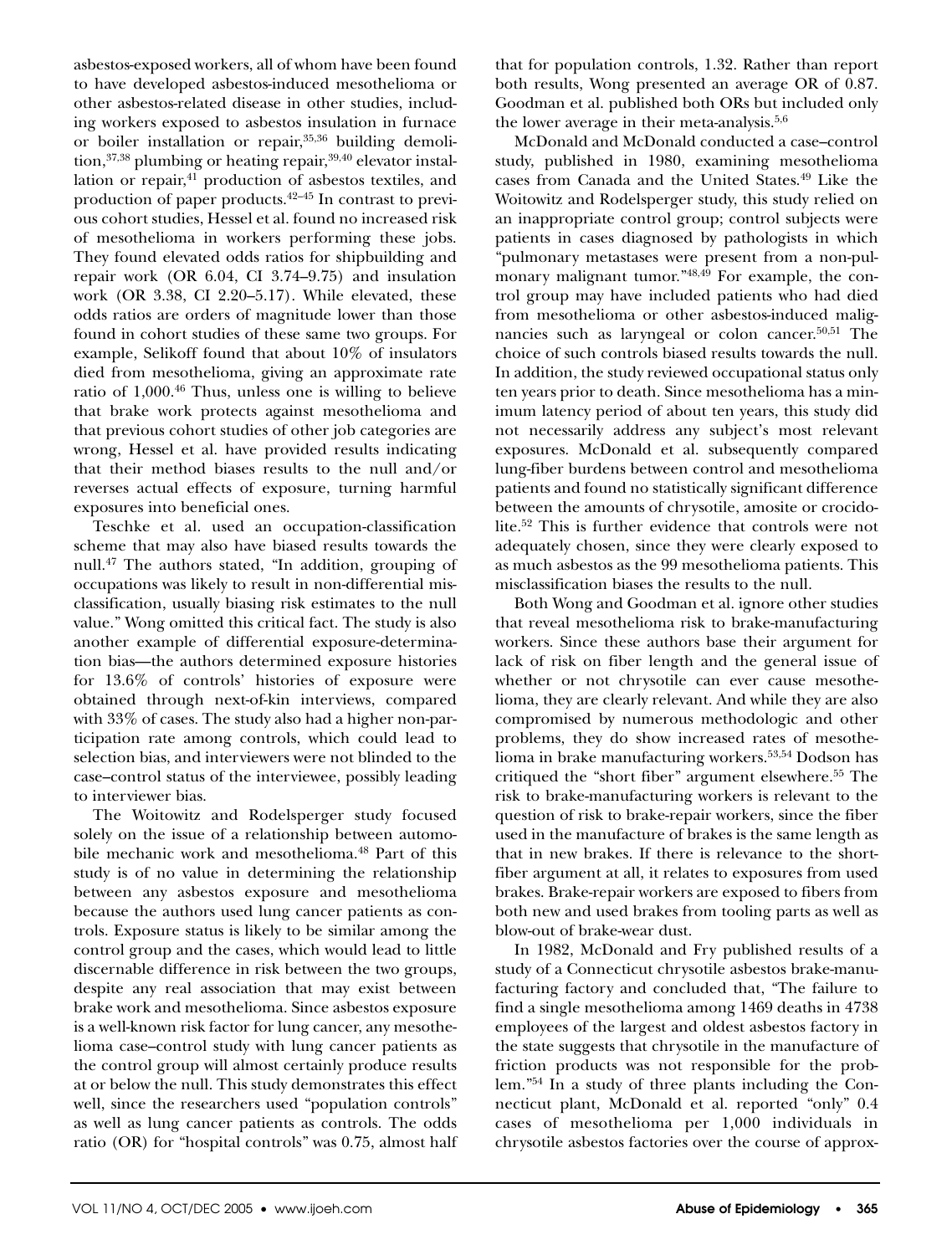imately 40 years [1/100,000 or 10 per million per year]. They then asserted that, "This finding supports much other evidence that amphibole are mainly responsible for mesothelioma whereas chrysotile has little or no mesothelioma-producing potential."54 The authors present this evidence, however, without discussing the expected population rate for comparison. Teta et al. report an expected rate of 2.2 cases per million each year for the total population and 4 per million for Connecticut.56 Comparisons with expected population rates are also problematic, since at least half of all mesothelioma cases are caused by occupational exposures to asbestos. The unexposed expected rate is no higher than 1 per million.<sup>57</sup> For a true comparison to be drawn, it would have to be with only those cases that were not occupational, since the risk of mesothelioma among automobile mechanics should not be compared with the risk of workers in other occupations known to cause the disease, but with those who were not occupationally exposed. The rate reported by McDonald et al. is therefore at least more than double the expected rate. McDonald's data thus support the claim that chrysotile asbestos causes mesothelioma.

The McDonalds' research suffered from other, more serious problems. In 1983, Teta et al. described findings from the state of Connecticut cancer registry and reported three mesothelioma deaths in the same Connecticut factory and during the same time frame used in the McDonald study. $56$  One year after the publication of Teta's paper, in 1984, McDonald et al. published their "final" report on the plant. This "final" report, however, did not report the full data from the original cohort, which included both men and women, but reported data from the male portion of the cohort only.58 Two "missed cases" occurred in women who were members of McDonald's cohort.<sup>59</sup> McDonald et al. reported that they had found not a single case of mesothelioma in this plant and failed to mention the cases Teta cited from the state of Connecticut registry.53 In their 1982 paper, McDonald and Fry claimed their data were reliable, in large part due to the existence of the very same registry. They stated, "The opportunity for recognition of mesotheliomas was also very good at the chrysotile friction materials plant, as the state of Connecticut has maintained a renowned cancer register."54 Clearly this would hold true only if the authors had checked the registry prior to the publication of their paper; unfortunately, it appears that they had not done so.59,60 Teta et al. claim they informed them of the discrepancy and in 1986 McDonald tried to explain the omission away.59 McDonald stated that she and her colleagues omitted the cases because mesothelioma had not been indicated on two of the deceaseds' death certificates, the primary measure of outcome in their study, and that they excluded the third case because he had terminated work prior to the beginning date of their study.59 However, in 1986, by the time McDonald

had commented on these discrepancies, at least two other cases of mesothelioma in the plant had been reported on death certificates (see Table 1, cases 1 and 2). Both fit the initial cohort definition and the first left employment before there was any alleged amphibole use. These cases occurred after the termination date of the McDonald study. We are now aware of at least six additional mesothelioma cases in workers from the plant, four of whom had no other possible exposures to asbestos (Table 1). At least four of these cases are known to the main sponsors of the McDonalds' research, since members of the Quebec Asbestos Mining Association (QAMA) were sued by three of them. Therefore, there were a total of at least nine mesotheliomas in this factory, which used chrysotile until 1957 only.‡ Perhaps by unfortunate coincidence, all of these cases occurred before or after the beginning and ending dates of the McDonalds' studies or the diagnoses were not reported on the death certificates.

Death certificates, in general, are often inadequate means of determining a mesothelioma diagnosis, due to the strong possibility of other related conditions' becoming the primary causes of death (e.g., cardiac arrest) and because mesothelioma is frequently misdiagnosed. Mesothelioma was not added as a specific ICD code until 1968.<sup>61</sup> The study was conducted in the 1970s, mostly examining data from prior decades, in which mesothelioma was a lesser-known disease that was frequently not accurately diagnosed. In addition, the Connecticut registry was an excellent source of data for a comparison of expected and plant rates. To make the data compatible, the registry should have been used to determine the mesothelioma rates for the plant workers. Had they done so, McDonald et al. would not have missed the two mesothelioma cases that occurred during their selected observation period. Of course, the most important result of the exposure to chrysotile at this plant is the death of nine workers from mesothelioma in a population of about 4,500 workers. Although the McDonalds et al. stressed the importance of this cohort in asserting that chrysotile did not cause mesothelioma, these nine cases provide additional evidence that chrysotile causes mesothelioma.

Despite the fact that Teta is a co-author of one of the brake-manufacturer–funded papers and works for the company that generated three of these papers, the brake-manufacturer–funded researchers failed to use any of these studies or data to assess the hazard of exposure to chrysotile-lined brakes.<sup>5,6</sup> Other industry-funded researchers have also failed to use this information in assessing chrysotile risks. Recently, Crump and Berman completed a risk assessment for asbestos for the EPA.<sup>63</sup> To some extent this was an update of a previous assess-

<sup>‡</sup>Some anthophyllite was used beginning in 1957, and about 400 pound of crocidolite were used experimentally in the laboratory from 1964 to 1972.53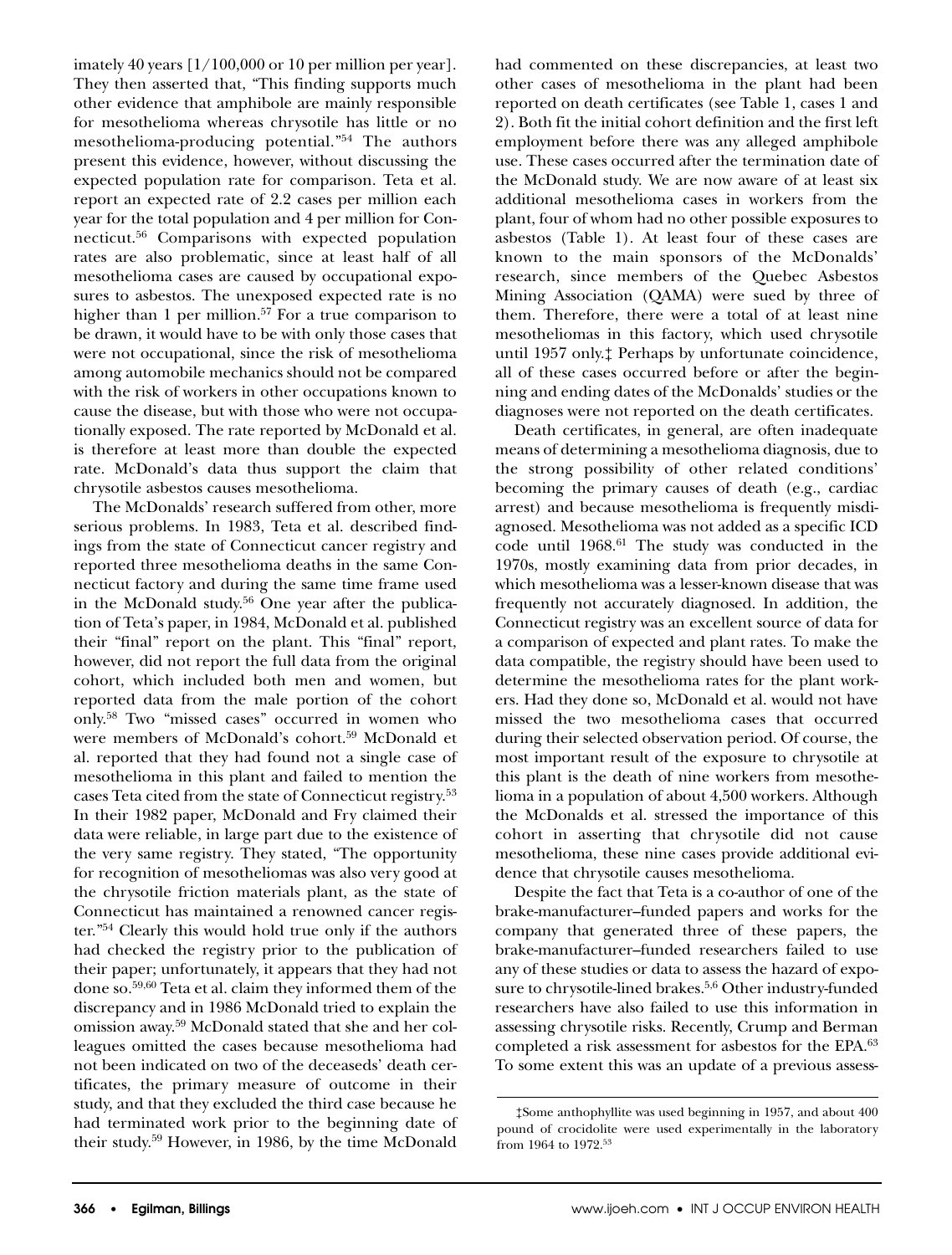|        | Date of              | Date of          | Raymark                | <b>MCOOMICIONIG COOC IN G CHIFFOONIC DIGKC MONGHAMORINING FIGHT</b><br><b>Job</b> |                                                                                                                                                           | <b>Death Certificate/</b>                      |
|--------|----------------------|------------------|------------------------|-----------------------------------------------------------------------------------|-----------------------------------------------------------------------------------------------------------------------------------------------------------|------------------------------------------------|
|        | <b>Birth</b>         | <b>Diagnosis</b> | <b>Work Dates</b>      | <b>Description</b>                                                                | <b>Other Exposures</b>                                                                                                                                    | <b>Autopsy</b>                                 |
| Case 1 | 5/20/1908            | 5/21/1980        | 1926-1937              | Office worker<br>Shipping clerk                                                   | None: no known home<br>repair, friction, or additional<br>occupational exposures.                                                                         | Left lobar<br>pneumonia,<br>mesothelioma       |
| Case 2 | 7/7/1914             | 9/3/1985         | 1940-1985              | Unknown                                                                           | Unknown                                                                                                                                                   | Malignant<br>mesothelioma                      |
| Case 3 | 4/21/1930            | 3/24/1994        | 1983-1984              | Unknown                                                                           | Was also exposed to asbestos<br>in the Navy, and had other<br>occupational exposures<br>including EB, American Linen<br>Supply, Upjohn and U.S.<br>Rubber | Respiratory<br>failure,<br>mesothelioma        |
| Case 4 | 9/15/1918            | 9/16/1996        | 1937-1962<br>1970-1968 | Plant worker                                                                      | None: worked in security and<br>sales for other occupations;<br>no known home repair or<br>friction exposure                                              | Respiratory<br>failure,<br>mesothelioma        |
| Case 5 | 10/12/1991 5/24/1999 |                  | 1940-1941              | Carding/<br>spinning<br>room laborer                                              | None: truck driver and<br>woodworker for other<br>occupations                                                                                             | Mesothelioma                                   |
| Case 6 | 9/23/1930            | 3/14/2000        | 1965–1985              | <b>Machine</b><br>operator                                                        | None: no known home<br>repair, friction or additional<br>occupational exposures                                                                           | Lung cancer<br>Autopsy report:<br>mesothelioma |

Based on Lewinsohn's<sup>62</sup> Connecticut expected rate of 4 mesothelioma cases per million, the expected number of cases is 1.4, observed number is 9; therefore, the RR is 6.4 and *p* < 0.05.

ment they had done for the Asbestos Information Association, an asbestos industry lobby and public relations front, in 1984.<sup>64</sup> Berman and Crump ignored the published mesothelioma cases from the friction plant that McDonald had acknowledged in 1986, and based their dose–response analysis on the assumption that there were no cases in that plant,

**TABLE 1—Mesothelioma Case in a Chrysotile Brake Manufacturing Plant**

Perhaps the most interesting of the changes between the 1986 KL value estimates and the current KL value estimates involves the friction products plant in Connecticut (McDonald et al. 1984). Although a relatively small, positive exposureresponse was estimated from this study in the 1986 Health Effects Update, the best current estimate is that this is essentially a negative study (no excess risk attributable to asbestos). $63$ 

Teta served as an official reviewer of Berman and Crump's paper, and although the omitted cases were noted in 1983, along with the need for further follow-up on this cohort, Teta recommended that the EPA adopt the Berman–Crump model before the cohort follow-up was performed.<sup>65</sup> The Berman–Crump model did not incorporate these 1983 data, and we have reported our partial follow-up of this population in this paper. Berman and Crump also relied on dose estimates from QAMA studies about which the authors themselves stated, "It remains doubtful, however, whether conversion [of particle dose estimates, the only measure of exposure in the QAMA studies] to a fibre equivalent can have much epidemiological validity."<sup>66</sup>

#### *Inadequate Sample Size*

Because of the broad nature of most of the studies, examining mesothelioma risks among many different occupational groups, the numbers used by Wong from each study (i.e., the number of garage mechanics in each study) is usually less than 25. Hessel et al. (the highest-rated study in Goodman et al.'s re-analysis) reports an OR for brake workers based on only two cases after "controlling" for insulation and shipbuilding exposure and on a single case after controlling for all other potential asbestos exposures. Any conclusions relative to safety based on these tiny sample sizes are reckless.

#### *Use of Inappropriate Control Group*

It is extremely difficult to find a comparable control group for hospitalized mesothelioma cases. Due to the rarity of the condition, mesothelioma cases are often referred to large medical centers. Some hospital controls who do not have "rare" diseases will not reflect the true demographics of the desired denominator population. Patients with mesothelioma are often referred from rural or suburban to urban hospitals for diagnosis or treatment. Patients from these urban environments are likely to be overrepresented in the control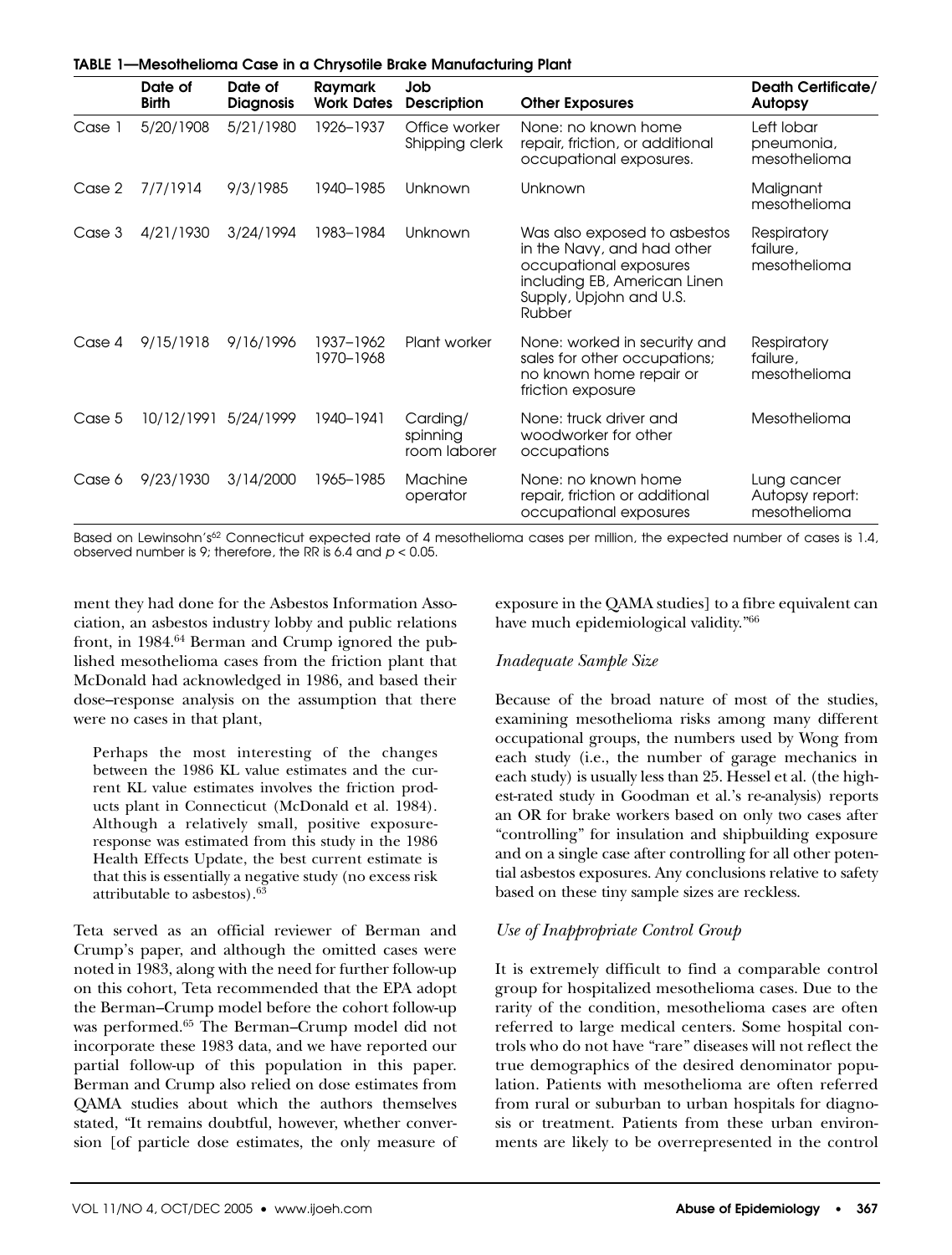group and are more likely to have been exposed to brakes than the rural or suburban neighbors of the cases (controls that more accurately reflect the demographics of the cases). This effect helps explain how all but one of the studies Wong and Goodman et al. analyzed found that brake work reduced the risk of the development of mesothelioma.

#### *Misuse of Confidence Intervals*

Almost all of the studies reviewed report confidence intervals that include a rate ratio greater than one.<sup>5,6</sup> When risk ratios are being calculated on small samples, point estimates cannot be considered particularly accurate, and examination of confidence intervals is more important in determining risk. Wong and Goodman et al., however, mention these confidence intervals only in passing and base their entire analysis on point estimates.

## **DISCUSSION**

Despite the clear methodologic problems with the abovementioned studies used in their meta-analyses, Goodman et al. and Wong present them as unquestionable evidence of the absence of an association between brake work and mesothelioma.5,6 None of the studies used was designed specifically to examine this association, bringing in the possibility that unknown confounders could be at play. Despite this, Wong presents the studies under the heading of "Epidemiologic Studies of Mesothelioma among Auto Mechanics" and Goodman et al. title their paper, "Mesothelioma and Lung Cancer among Motor Vehicle Mechanics: A Meta-analysis." As we have shown, a study that is not designed specifically to determine brakework exposure is likely to be fraught with bias due to the complexity of exposure determination.

The World Trade Organization issued a ruling on the matter in September 2000, after extensive expert testimony led to a conclusion that chrysotile asbestos does produce a real risk of mesothelioma to mechanics.67 The ruling allowed European countries to ban the use of asbestos-containing brakes. Both papers omit this information as well.

After publication of Wong's paper but before the publication of that of Goodman et al., considerable evidence emerged from studies conducted in Australia by Leigh et al. supporting an association between automobile mechanic work and mesothelioma. Of the approximately 6,000 individuals in Australia's extensive mesothelioma death registry,  $1.2\%$  were automobile mechanics.<sup>68–70</sup> For many, the only source of asbestos exposure was brakelining repair. $68,69$  In a number of individuals examined, only chrysotile asbestos fibers were found, indicating that chrysotile exposure alone can cause malignancy.69

On the whole, Wong and Goodman et al. fail to adequately address the issue of the relationship between brake work and mesothelioma. The small numbers of individuals pulled from larger studies, from which Wong reports risk ratios to support his argument, lack statistical power as well as epidemiologic meaning due to the large amount of potential bias. The meta-analyses begin to the address the problem of a lack of statistical power. However, since the data used for the analysis are handpicked from the literature to the exclusion of contrary evidence, and those that are included are likely to suffer from various types of bias, the results reported are not reliable. Until prospective cohort studies specifically designed to determine asbestos exposure from brakelining installation and repair are conducted, definite conclusions about the magnitude of this risk cannot be made. It is clear that a risk exists.<sup>25</sup>

Moreover, the entire argument addressed by these analyses, regarding the risks of chrysotile, is specious in light of the following undisputed facts:

- 1. Chrysotile causes lung cancer.72
- 2. Chrysotile causes asbestosis. $72-74$
- 3. Chrysotile used in the United States is contaminated with tremolite—an amphibole.75
- 4. Products made from chrysotile contain tremolite.76
- 5. Chrysotile is concentrated in the pleura.<sup>77</sup>
- 6. Populations with mixed exposures to amphiboles and chrysotile have double the rate of mesothelioma of those exposed to amphibole alone.78–80
- 7. Brake-repair workers get substantial airborne asbestos exposures from grinding brake and clutch parts and blowing out dust from brake assemblies.<sup>25</sup>

Almost all brake workers have had some exposure to amphibole with, or as well as, chrysotile. Thus, even if chrysotile alone is not a cause of mesothelioma it acts synergistically with amphiboles to increase the incidence of this cancer.

## **CONCLUSION**

The methods utilized by the asbestos and related industries—the redefinition of scientific criteria for determining cause–effect relationships and the manipulation of scientific data and scientific inferences—have obscured the true picture regarding asbestos exposure and mesothelioma. In contrast to their experts' opinions, the relationship between exposure to asbestos and mesothelioma has long since been recognized by the brake-industry executives who retained Goodman et al. and Wong.5,6 In his 1973 private presidential address to brake manufacturers, Ike Weaver, the Chairman of the Asbestos Study Committee of the Friction Materials Standards Institute, an industry trade organization, noted the importance of this phenomenon:

I know of no way any of us can be absolutely sure that his friction products, regardless of whether they are sold as original equipment or on the replace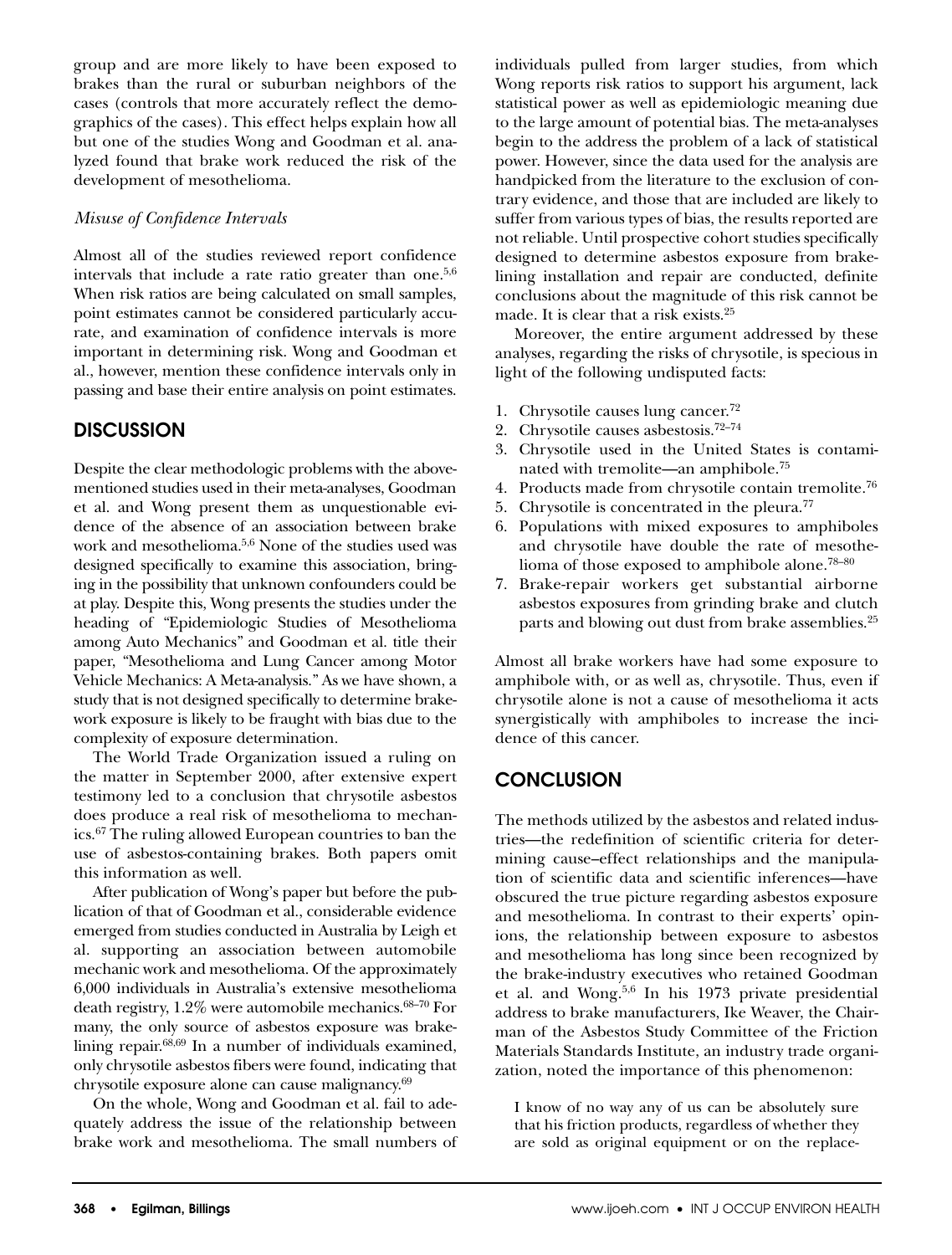ment market, will not be subjected to additional operations or alterations in the field that could result in excessive exposure of workers or bystanders to airborne asbestos fibre. I have been appalled to learn of a number of instances where this problem has occurred, and some of these cases involved people that certainly might have been expected to know better. . . .

If this kind of thing occurs in fabrication operations of major OE [original equipment] customers, it appears to me there can be no argument about the need for educational measures to reduce chances of unnecessary exposure during grinding, drilling, or cutting operations. To those who argue that labeling or other types of warning need not apply to replacement materials because fabricators or appliers handling replacement quantities are exposed relatively intermittently, I say emphatically this just ain't necessarily so! Large volume replacement users present major potential hazards, and even small job shops can needlessly expose people to high fibre concentrations if operations are performed without controls.81

Despite the secret industry acknowledgement of risk and high exposures, Goodman et al. and Wong manipulate epidemiologic science to conclude that exposure to asbestos from brakes does not induce asbestosrelated malignancies. As we and others have noted, absence of evidence is not evidence of absence; in other words, failing to find an association does not provide any evidence that an association does not exist.<sup>82</sup> Once it is generally accepted that a substance can cause disease in humans, all that is required to establish causation is documentation of exposure to that substance. For example, the OSHA benzene standard did not require epidemiologic evidence of cancer risk in every sector covered by the standard.<sup>83</sup> In the case of vinyl chloride, chemical companies themselves removed the compound as a propellant in hair sprays based on animal studies alone because of the risk of unlimited liability.84 The asbestos industry and the automobile industry, rather than hiding behind a "dust cloud" of misleading science, should do the same and stop using asbestos in brakes worldwide.

#### *References*

- 1. Davidson, M. Re: Cause No. 2004-03964 Asbestos Litigation, Judge Davidson. 5. In the District Court, Harris County, Texas 11th Judicial District, in re: Asbestos Litigation Brake Hearing, May 5, 2003.
- 2. Langer AM, McCaughey WT. Mesothelioma in a brake repair worker. Lancet. 1982;2:1101-3.
- 3. Paustenbach DJ, Richter RO, Finley BL, Sheehan PJ. An evaluation of the historical exposures of mechanics to asbestos in brake dust. Appl Occup Environ Hyg. 2003;18:786-804.
- 4. Hessel PA, Teta MJ, Goodman M, Lau E. Mesothelioma among brake mechanics: an expanded analysis of a case–control study. Risk Anal. 2004;24:547-52.
- 5. Goodman M, Teta MJ, Hessel PA, et al. Mesothelioma and lung cancer among motor vehicle mechanics: a meta-analysis. Ann Occup Hyg. 2004.
- 6. Wong O. Malignant mesothelioma and asbestos exposure among auto mechanics: appraisal of scientific evidence. Regul Toxicol Pharmacol. 2001;34:170-7.
- 7. Paustenbach DJ, Finley BL, Lu ET, Brorby GP, Sheehan PJ. Environmental and occupational health hazards associated with the presence of asbestos in brake linings and pads (1900 to present): a "state-of-the-art" review. J Toxicol Environ Health B Crit Rev. 2004;7:25-80.
- 8. Wong O. Epidemiology of mesothelioma among individuals who work with brakes. Prepared for Allied Signal (Bendix) in the matter of John F. Korotko. October 16, 1998.
- 9. Egilman D, Kim J, Biklen M. Proving causation: the use and abuse of medical and scientific evidence inside the courtroom—an epidemiologist's critique of the judicial interpretation of the Daubert ruling. Food Drug Law J. 2003;58:223-50.
- 10. Jones, Day, Revis and Pogue. Corporate Activity Project. <http://tobaccodocuments org/landman/37575 html>. 2005.
- 11. OSHA Benzene Standard 29 CFR 1910.1028 (c), (e) (1979). <http://www.osha.gov/SLTC/benzene/standards.html>. December 10, 1987.
- 12. Infante PF. Benzene: an historical perspective on the American and European occupational setting. In: Harremoës P, Gee D, MacGarvin M, et al (eds). Late Lessons from Early Warnings: The Precautionary Principle 1896–2000. Environmental issue report, EEC. 2001.
- 13. Davidson M. Re: Cause No. 2004-03964; Re: Asbestos litigation. 5-5-2003. In the District Court, Harris County, Texas 11th Judicial District, in re: asbestos litigation brake hearing. January 20, 2004.
- 14. For Appellees: Lynne Liberto, Houston, TX, Hector H. Cardenas, Austin, TX, R. O. Faulk, Houston, TX, and For Appellants: Richard H. Cardenas, Austin TX. Virginia Hernandez Frias, Individually, and as next friend of Nicholas Brian Frias and Thomas Isaac Frias, George Anthony Frias, Jesse Valentin Frias, Steven Simon Frias, Carlos Jesus Frias, Christina Mejia, and Jose Manuel Galvan, as representative of the estate of Jesus Valentin Frias, *Appellants v. Atlantic Richfield Company, Lyondell Petrochemical Company, and Lyondell-Citgo Refining Company Ltd*., Appellees. 2005. 104 S.W.3d 925; 2003 Tex. App. LEXIS 4115, Court of Appeals of Texas, Fourteenth District, Houston. May 15, 2003.
- 15. Greenland S. Relation of probability of causation to relative risk and doubling dose: a methodologic error that has become a social problem. Am J Public Health. 1999;89:1166-9.
- 16. Sox HC. MABMCHKIM. Medical Decision Making. 1st ed. Butterworth-Heinemann, 1998.
- 17. *Austin v. Kerr-McGee Ref. Corp*. [25 S.W.3d 280; 2000 Tex. App. LEXIS 4317]. 5-16-2000. No. 06-99-00087-CV, Court of Appeals of Texas, Sixth District, Texarkana. June 29, 2000.
- 18. Mossman BT. Mechanisms of asbestos carcinogenesis and toxicity: the amphibole hypothesis revisited. Br J Ind Med. 1993; 50:673-6.
- 19. Stayner LT, Dankovic DA, Lemen RA. Occupational exposure to chrysotile asbestos and cancer risk: a review of the amphibole hypothesis. Am J Public Health. 1996;86:179-86.
- 20. Cullen MR. The amphibole hypothesis of asbestos-related cancer —gone but not forgotten. Am J Public Health. 1996;86:158-9.
- 21. Mossman BT, Gee JB. Asbestos-related cancer and the amphibole hypothesis. The hypothesis is still supported by scientists and scientific data. Am J Public Health. 1997;87:689-90.
- 22. Wagner JC. Asbestos-related cancer and the amphibole hypothesis. The first documentation of the association. Am J Public Health. 1997;87:687-8.
- 23. Langer AM, Nolan RP. Asbestos-related cancer and the amphibole hypothesis. The amphibole hypothesis: neither gone nor forgotten. Am J Public Health. 1997;87:688-9.
- 24. *Pittsburgh Corning Corporation, Appellant, v. Cecile J. Walters*, individually and as personal representative of the heirs and estate of Douglas F. Walters, deceased, Appellee, Number 13-97-753-CV. [1 S.W.3d 759; 1999 Tex. App. Lexis 5836]. 8-5-1999. Court of Appeals of Texas, Thirteenth District, Corpus Christi. August 5, 1999.
- 25. Lemen RA. Asbestos in brakes: exposure and risk of disease. Am J Ind Med. 2004;45:229-37.
- 26. Kauppinen T, Korhonen K. Exposure to asbestos during brake maintenance of automotive vehicles by different methods. Am Ind Hyg Assoc J. 1987;48:499-504.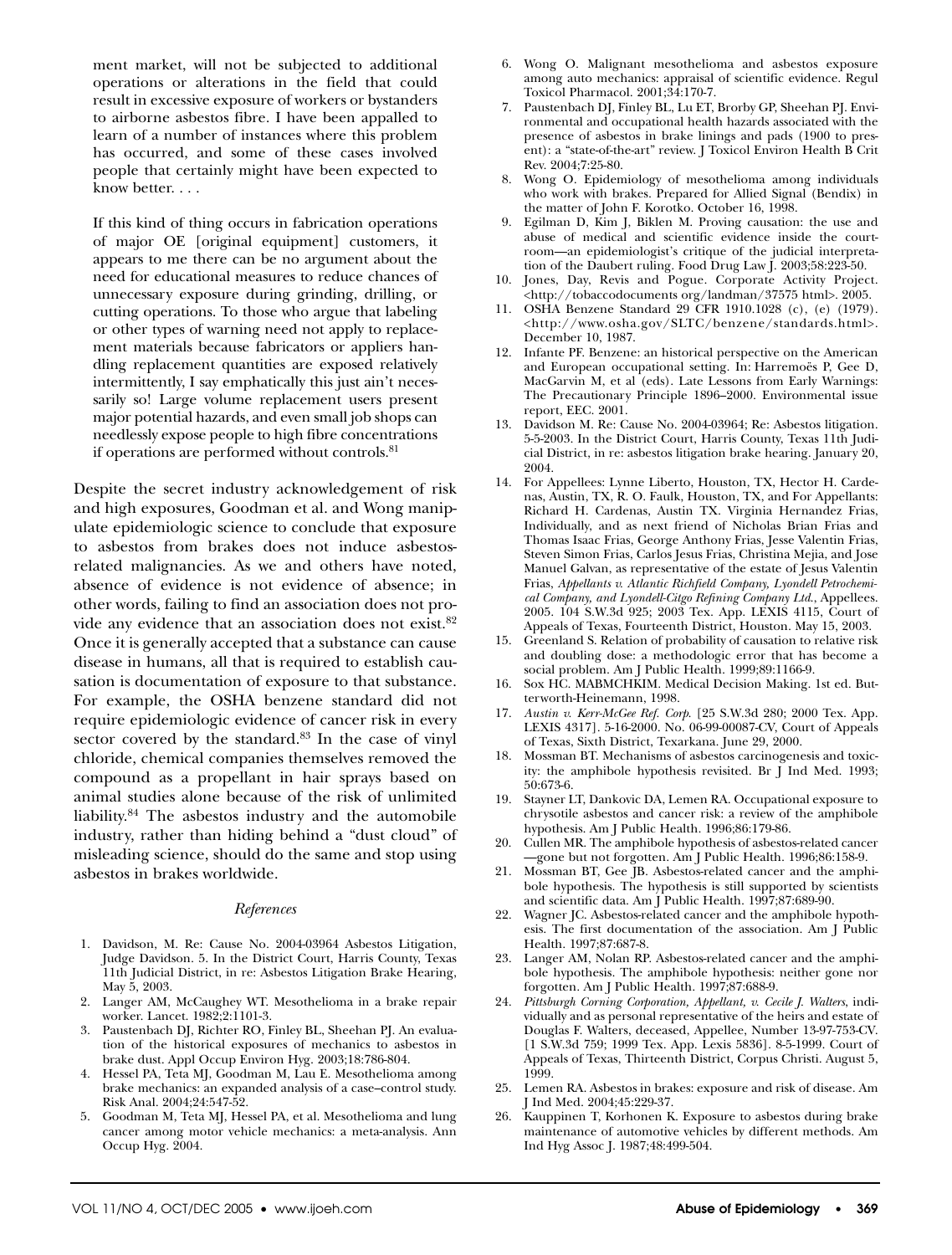- 27. Gustavsson P, Plato N, Lidstrom EB, Hogstedt C. Lung cancer and exposure to diesel exhaust among bus garage workers. Scand J Work Environ Health. 1990;16:348-54.
- 28. Malker HS, McLaughlin JK, Malker BK, et al. Occupational risks for pleural mesothelioma in Sweden, 1961-79. J Natl Cancer Inst. 1985;74:61-6.
- 29. Popper KR. The Logic of Scientific Discovery. London, England: Hutchinson, 1959.
- 30. Weir FW, Meraz LB. Morphological characteristics of asbestos fibers released during grinding and drilling of friction products. Appl Occup Environ Hyg. 2001;16:1147-9.
- 31. Blake CL, van Orden DR, Banasik M, Harbison RD. Airborne asbestos concentration from brake changing does not exceed permissible exposure limit. Regul Toxicol Pharmacol. 2003; 38:58-70.
- 32. Hansen ES. Mortality of auto mechanics. A ten-year follow-up. Scand J Work Environ Health. 1989;15:43-6.
- Agudo A, alez CA, Bleda MJ, et al. Occupation and risk of malignant pleural mesothelioma: a case–control study in Spain. Am J Ind Med. 2000;37:159-68.
- 34. Spirtas R, Heineman EF, Bernstein L, et al. Malignant mesothelioma: attributable risk of asbestos exposure. Occup Environ Med. 1994;51:804-11.
- 35. Danielsen TE, Langard S, Andersen A. Incidence of cancer among Norwegian boiler welders. Occup Environ Med. 1996;53:231-4.
- 36. Kurumatani N, Natori Y, Mizutani R, et al. A historical cohort mortality study of workers exposed to asbestos in a refitting shipyard. Ind Health. 1999;37:9-17.
- 37. Brown SK. Asbestos exposure during renovation and demolition of asbestos-cement clad buildings. Am Ind Hyg Assoc J. 1987;48:478-86.
- 38. Yeung P, Rogers A. An occupation–industry matrix analysis of mesothelioma cases in Australia 1980–1985. Appl Occup Environ Hyg. 2001;16:40-4.
- 39. Englund A. Recent data on cancer due to asbestos in Sweden. Med Lav. 1995;86:435-9.
- 40. Cantor KP, Sontag JM, Heid MF. Patterns of mortality among plumbers and pipefitters. Am J Ind Med. 1986;10:73-89.
- 41. Bresnitz EA, Gilman MJ, Gracely EJ, Airoldi J, Vogel E, Gefter W. Asbestos-related radiographic abnormalities in elevator construction workers. Am Rev Respir Dis. 1993;147:1341-4.
- 42. Berry G, Newhouse ML, Wagner JC. Mortality from all cancers of asbestos factory workers in east London 1933–80. Occup Environ Med. 2000;57:782-5.
- 43. Berry G, de Klerk NH, Reid A, et al. Malignant pleural and peritoneal mesotheliomas in former miners and millers of crocidolite at Wittenoom, Western Australia. Occup Environ Med. 2004;61:e14.
- 44. Dement JM, Brown DP, Okun A. Follow-up study of chrysotile asbestos textile workers: cohort mortality and case–control analyses. Am J Ind Med. 1994;26:431-47.
- 45. McDonald AD, Fry JS, Woolley AJ, McDonald JC. Dust exposure and mortality in an American factory using chrysotile, amosite, and crocidolite in mainly textile manufacture. Br J Indl Med. 1983;40:368-74.
- 46. Selikoff IJ, Seidman H. Asbestos-associated deaths among insulation workers in the United States and Canada, 1967–1987. Ann NY Acad Sci. 1991;643:1-14.
- 47. Teschke K, Morgan MS, Checkoway H, et al. Mesothelioma surveillance to locate sources of exposure to asbestos. Can J Public Health. 1997;88:163-8.
- 48. Woitowitz HJ, Rodelsperger K. Mesothelioma among car mechanics? Ann Occup Hyg. 1994;38:635-8.
- 49. McDonald AD, McDonald JC. Malignant mesothelioma in North America. Cancer. 1980;46:1650-6.
- 50. Frumkin H, Berlin J. Asbestos exposure and gastrointestinal malignancy review and meta-analysis. Am J Ind Med. 1988;14: 79-95.
- 51. Smith AH, Handley MA, Wood R. Epidemiological evidence indicates asbestos causes laryngeal cancer. J Occup Med. 1990;32:499-507.
- 52. McDonald AD, McDonald JC, Pooley FD. Mineral fibre content of lung in mesothelial tumours in North America. Ann Occup Hyg. 1982;26:417-22.
- 53. McDonald AD, Fry JS, Woolley AJ, McDonald JC. Dust exposure and mortality in an American chrysotile asbestos friction products plant. Br J Ind Med. 1984;41:151-7.
- 54. McDonald AD, Fry JS. Mesothelioma and the fiber type in three American asbestos factories—preliminary report. Scand J Work Environ Health. 1982;8 suppl 1:53-8.
- 55. Dodson RF, Atkinson MA, Levin JL. Asbestos fiber length as related to potential pathogenicity: a critical review. Am J Ind Med. 2003;44:291-7.
- 56. Teta MJ, Lewinsohn HC, Meigs JW, Vidone RA, Mowad LZ, Flannery JT. Mesothelioma in Connecticut, 1955–1977. Occupational and geographic associations. J Occup Med. 1983;25:749-56.
- 57. Hillerdal G. Mesothelioma: cases associated with non-occupational and low dose exposures. Occup Environ Med. 1999; 56:505-13.
- 58. McDonald AD, Fry JS, Woolley AJ, McDonald JC. Dust exposure and mortality in an American chrysotile asbestos friction products plant. Br J Ind Med. 1984;41:151-7.
- 59. McDonald AD. Mesothelioma in Connecticut. J Occup Med. 1986;28:808-9.
- 60. Teta MJ, Lewinsohn HC, Meigs JW, Vidone RA, Mowad LZ, Flannery JT. Mesothelioma in Connecticut. J Occup Med. 1986;28:808-9.
- 61. U.S. Department of Health, Education and Welfare, Public Health Service Health Resources Administration. Comparability of Mortality Statistics for the Seventh and Eighth Revisions of the International Classification of Diseases, United States, (Vital and Health Statistics: Series 2, Data from the National Vital Statistics System; no. 66). October 25, 1975. DHEW publication HRA 76-1340.
- 62. Lewinsohn HC, Meigs JW, Teta MJ, Flannery JT. The influence of occupational and environmental asbestos exposure on the incidence of malignant mesothelioma in Connecticut. IARC Sci Publ. 1980;655-60.
- 63. Berman DW, Crump K. Final draft: Technical Support Document for a Protocol to Assess Asbestos-related Risk. EPA #9345. April 6, 2003. EPA.
- 64. Crump K. Crump's slides used during Testimony for the Asbestos Information Association. Exhibit 237B OSHA H-033C docket. July 9, 1984.
- 65. Eastern Research Group, Inc. Report on the Peer Consultation Workshop to Discuss a Proposed Protocol to Assess Asbestos-Related Risk. EPA Contract No. 68-C-98-148. May 30, 2003. <http://www.epa.gov/superfund/programs/risk/asbestos/ pdfs/asbestos\_report.pdf>.
- 66. McDonald JC. Asbestosis in chrysotile mines and mills. In: Bogovski P (ed). Biological Effects of Asbestos; Proceedings of a Working Conference. Lyon, France, IARC Scientific Publications, 1973.
- 67. Report of the panel. European Communities—Measures affecting asbestos and asbestos-containing products. WT/DS135/R. World Trade Organization, September 18, 2000.
- 68. Leigh J, Davidson P, Hendrie L, Berry D. Malignant mesothelioma in Australia, 1945–2000. Am J Ind Med. 2002;41:188-201.
- 69. Leigh J, Driscoll T. Malignant mesothelioma in Australia, 1945– 2002. Int J Occup Environ Health. 2003;9:206-17.
- 70. Henderson DW, Jones ML, de Klerk N, et al. The diagnosis and attribution of asbestos-related diseases in an Australian context: report of the Adelaide Workshop on Asbestos-Related Diseases, October 6–7, 2000. Int J Occup Environ Health. 2004;10:40-6.
- 71. McDonald JC. Asbestos and lung cancer: has the case been proven? Chest. 1980;78:374-6.
- 72. Becklake MR, Fournier-Massey G, Rossiter CE, McDonald JC. Lung function in chrysotile asbestos mine and mill workers of Quebec. Arch Environ Health. 1972;24:401-9.
- 73. Liddell D, Eyssen G, Thomas D, McDonald C. Radiological changes over 20 years in relation to chrysotile exposure in Quebec. Inhaled Part. 1975;4 Pt 2:799-813.
- 74. Rossiter CE, Bristol LJ, Cartier PH, et al. Radiographic changes in chrysotile asbestos mine and mill workers of Quebec. Arch Environ Health. 1972;24:388-400.
- 75. Sebastien P, McDonald JC, McDonald AD, Case B, Harley R. Respiratory cancer in chrysotile textile and mining industries: exposure inferences from lung analysis. Br J Ind Med. 1989; 46:180-7.